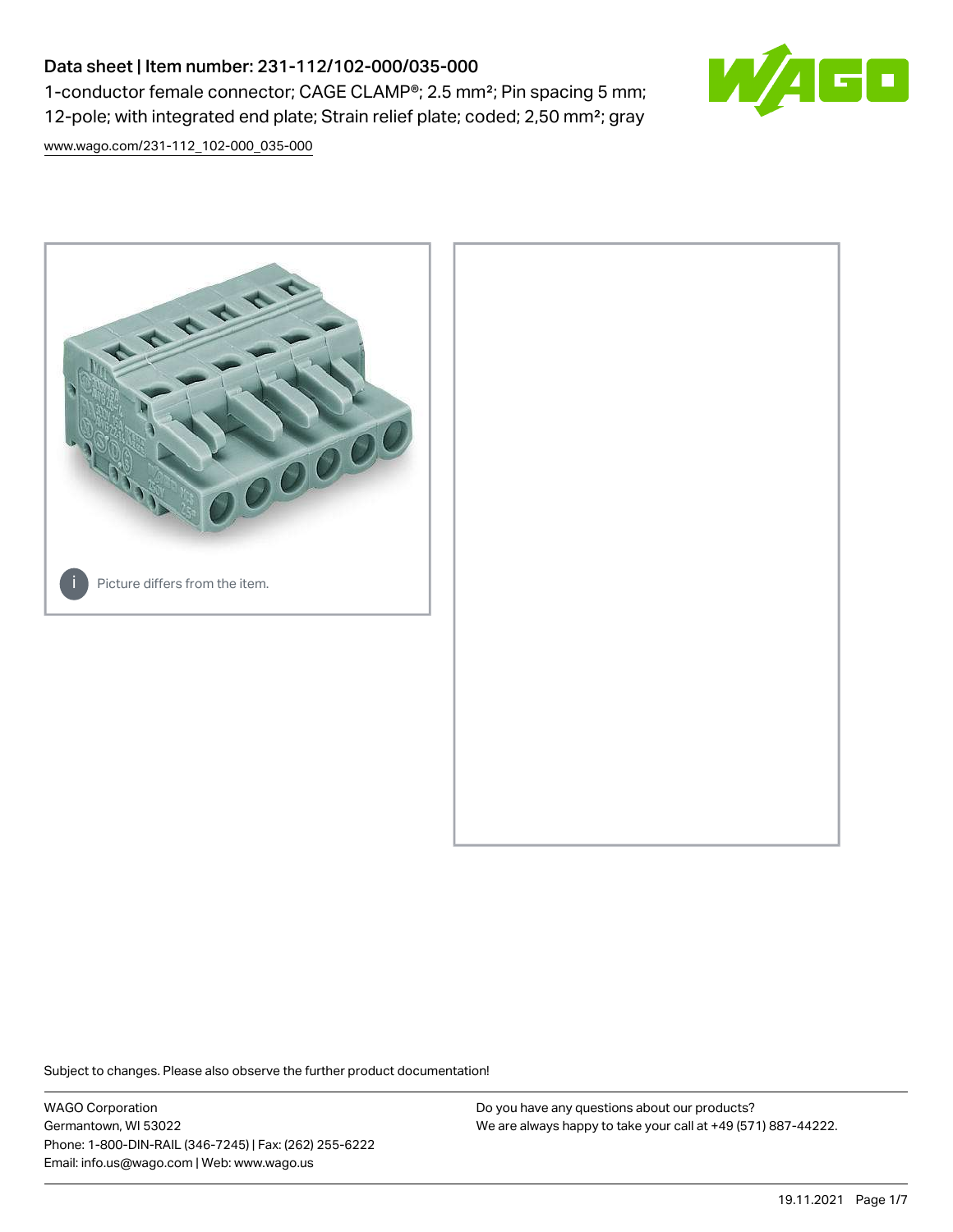

Dimensions in mm

L = pole no. x pin spacing

2- to 3-pole female connectors – one latch only

## Item description

- **Universal connection for all conductor types**
- Easy cable pre-assembly and on-unit wiring via vertical and horizontal CAGE CLAMP<sup>®</sup> actuation  $\blacksquare$
- $\blacksquare$ Integrated test ports
- $\blacksquare$ With coding fingers

Subject to changes. Please also observe the further product documentation! Data

WAGO Corporation Germantown, WI 53022 Phone: 1-800-DIN-RAIL (346-7245) | Fax: (262) 255-6222 Email: info.us@wago.com | Web: www.wago.us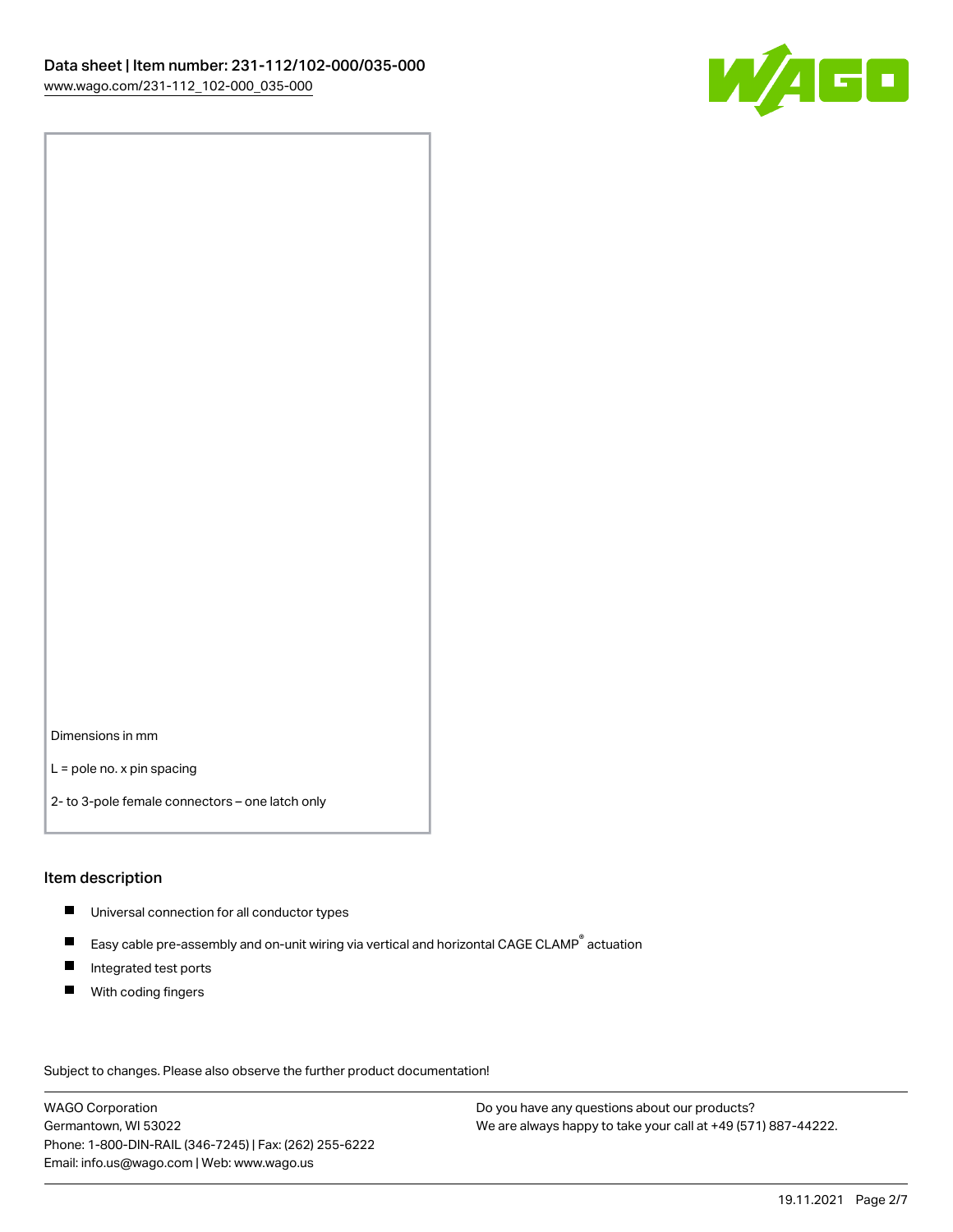

# Data Connection data

## Connection 1

| Connection technology                             | CAGE CLAMP <sup>®</sup>                |
|---------------------------------------------------|----------------------------------------|
| Actuation type                                    | Operating tool                         |
| Solid conductor                                   | $0.082.5$ mm <sup>2</sup> / 28  12 AWG |
| Fine-stranded conductor                           | $0.082.5$ mm <sup>2</sup> / 28  12 AWG |
| Fine-stranded conductor; with insulated ferrule   | $0.251.5$ mm <sup>2</sup>              |
| Fine-stranded conductor; with uninsulated ferrule | $0.252.5$ mm <sup>2</sup>              |
| Strip length                                      | 89 mm / 0.31  0.35 inch                |
| Number of poles                                   | 12                                     |
| Conductor entry direction to mating direction     | 0°                                     |
|                                                   |                                        |

#### Notes

| Safety information 1 | The <i>MCS – MULTI CONNECTION SYSTEM</i> includes connectors<br>without breaking capacity in accordance with DIN EN 61984. When<br>used as intended, these connectors must not be connected<br>/disconnected when live or under load. The circuit design should<br>ensure header pins, which can be touched, are not live when<br>unmated. |
|----------------------|--------------------------------------------------------------------------------------------------------------------------------------------------------------------------------------------------------------------------------------------------------------------------------------------------------------------------------------------|
| Variants:            | Gold-plated or partially gold-plated contact surfaces<br>Other versions (or variants) can be requested from WAGO Sales or<br>configured at https://configurator.wago.com/                                                                                                                                                                  |

# Approvals / Certificates

## Country specific Approvals

|      |                                        |                                 | Certificate |
|------|----------------------------------------|---------------------------------|-------------|
| Logo | Approval                               | <b>Additional Approval Text</b> | name        |
| Æ    | <b>CSA</b><br>DEKRA Certification B.V. | C <sub>22.2</sub>               | 1466354     |

#### Ship Approvals

|                     |                             |                                 | Certificate |
|---------------------|-----------------------------|---------------------------------|-------------|
| Logo                | Approval                    | <b>Additional Approval Text</b> | name        |
| ABS                 | <b>ABS</b>                  | $\overline{\phantom{0}}$        | 19-         |
| <b>SECOND LEADS</b> | American Bureau of Shipping |                                 | HG1869876-  |
|                     |                             |                                 | <b>PDA</b>  |
|                     |                             |                                 |             |

Subject to changes. Please also observe the further product documentation!

| <b>WAGO Corporation</b>                                | Do you have any questions about our products?                 |  |
|--------------------------------------------------------|---------------------------------------------------------------|--|
| Germantown, WI 53022                                   | We are always happy to take your call at +49 (571) 887-44222. |  |
| Phone: 1-800-DIN-RAIL (346-7245)   Fax: (262) 255-6222 |                                                               |  |
| Email: info.us@wago.com   Web: www.wago.us             |                                                               |  |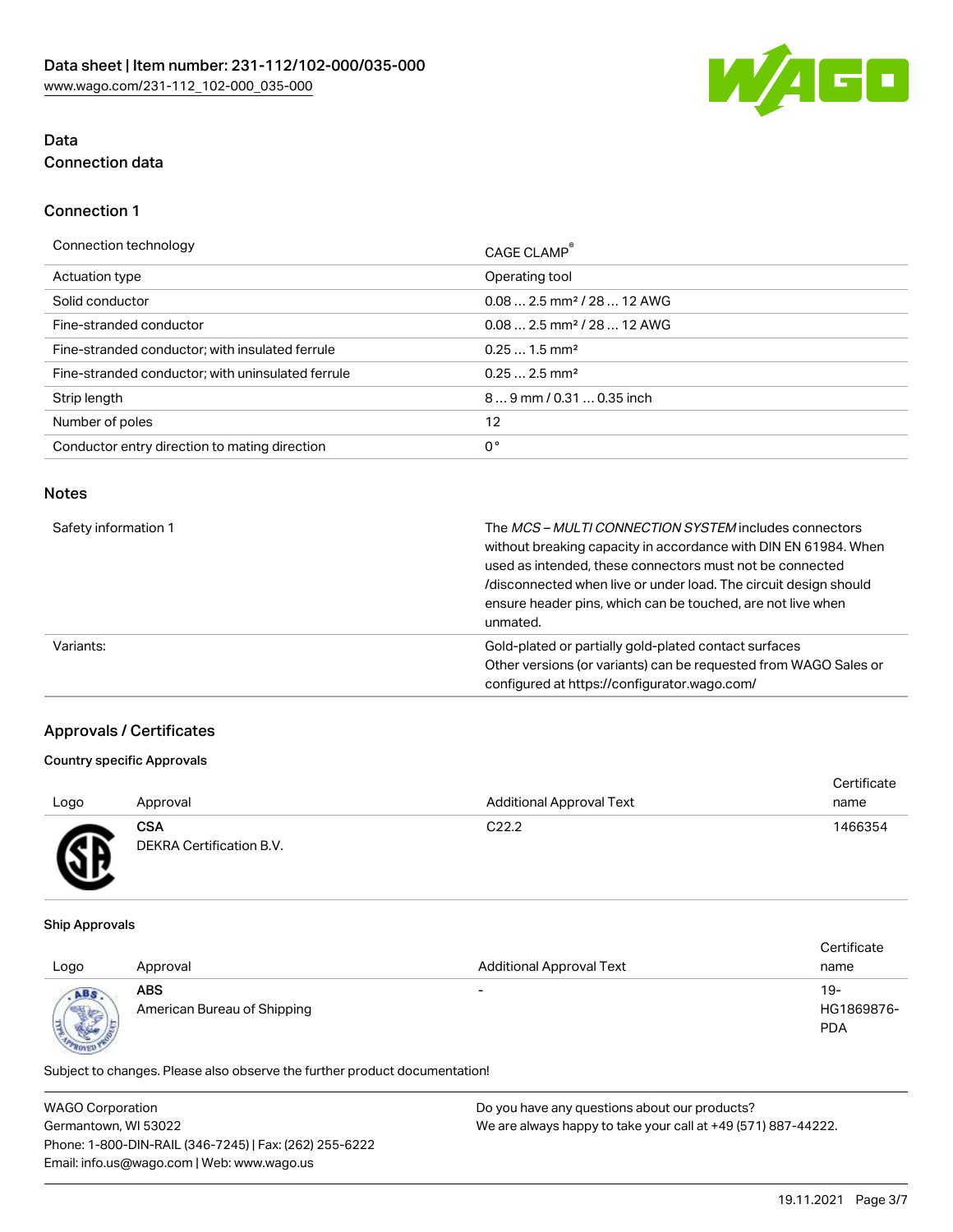

#### UL-Approvals

| Logo     | Approval                             | <b>Additional Approval Text</b> | Certificate<br>name |
|----------|--------------------------------------|---------------------------------|---------------------|
| J<br>. . | UR<br>Underwriters Laboratories Inc. | <b>UL 1977</b>                  | E45171              |

#### Counterpart

|                                          | Item no.231-612<br>Male connector; 12-pole; Pin spacing 5 mm; gray                                              | www.wago.com/231-612 |                              |          |
|------------------------------------------|-----------------------------------------------------------------------------------------------------------------|----------------------|------------------------------|----------|
|                                          | Item no.231-442/001-000<br>Male header; 12-pole; THT; 1.0 x 1.0 mm solder pin; angled; pin spacing 5 mm; gray   |                      | www.wago.com/231-442/001-000 |          |
|                                          | Item no.231-142/001-000<br>Male header; 12-pole; THT; 1.0 x 1.0 mm solder pin; straight; pin spacing 5 mm; gray |                      | www.wago.com/231-142/001-000 |          |
| <b>Downloads</b><br><b>Documentation</b> |                                                                                                                 |                      |                              |          |
| <b>Additional Information</b>            |                                                                                                                 |                      |                              |          |
| Technical explanations                   |                                                                                                                 | 2019 Apr 3           | pdf<br>2.0 MB                | Download |

# Installation Notes

Subject to changes. Please also observe the further product documentation!

WAGO Corporation Germantown, WI 53022 Phone: 1-800-DIN-RAIL (346-7245) | Fax: (262) 255-6222 Email: info.us@wago.com | Web: www.wago.us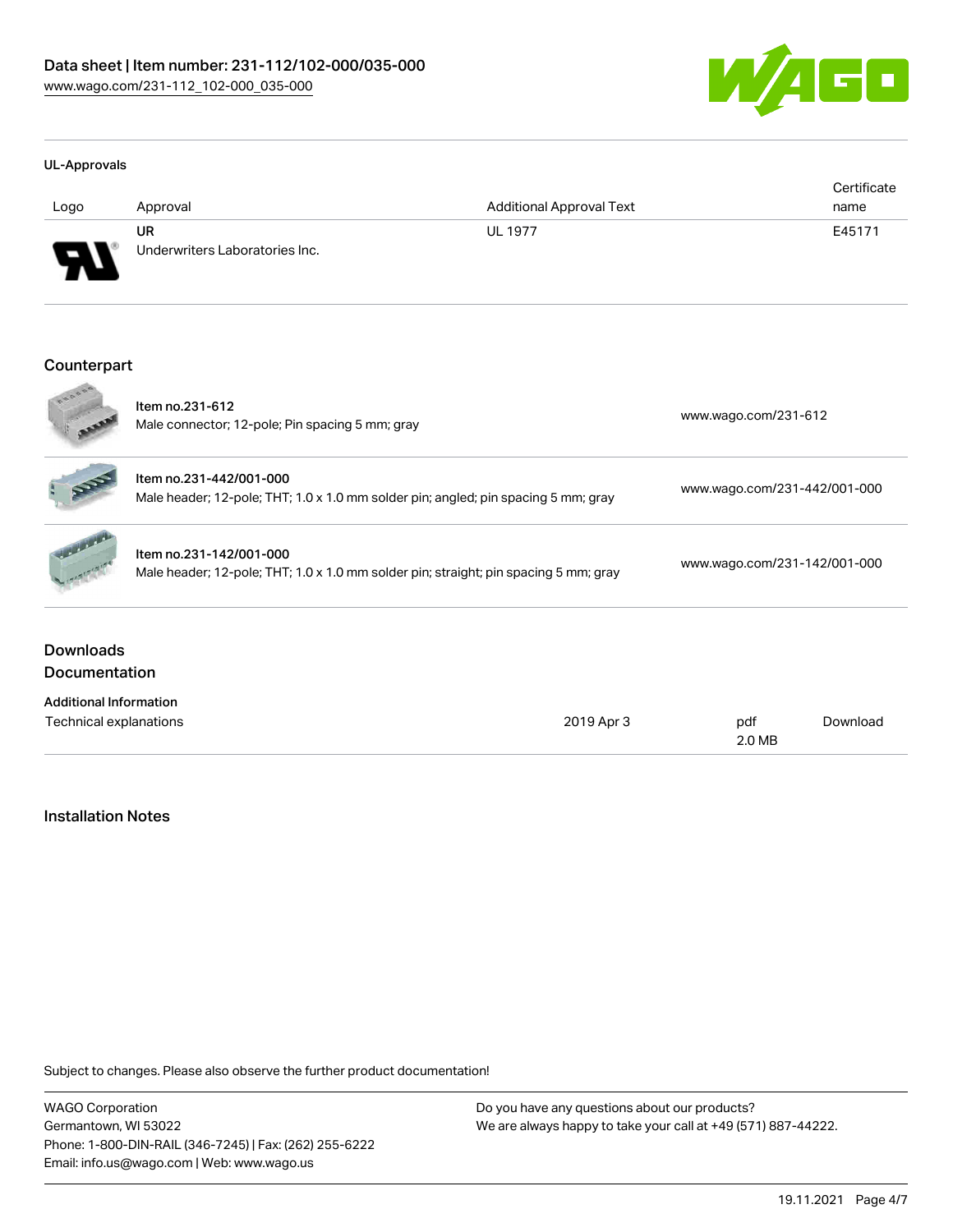



Total pole number for female connectors = pole number for male header

#### Application



Female connectors with a built-in end plate require no extra space, while maintaining the nominal cross-section. This means: Total length of female connectors is reduced to "pole no. x pin spacing"!



Inserting a conductor via 3.5 mm screwdriver – CAGE CLAMP® actuation parallel to conductor entry.



Inserting a conductor via 3.5 mm screwdriver – CAGE CLAMP® actuation perpendicular to conductor entry.



Inserting a conductor into CAGE CLAMP® unit via operating lever (231-291).

Subject to changes. Please also observe the further product documentation!

WAGO Corporation Germantown, WI 53022 Phone: 1-800-DIN-RAIL (346-7245) | Fax: (262) 255-6222 Email: info.us@wago.com | Web: www.wago.us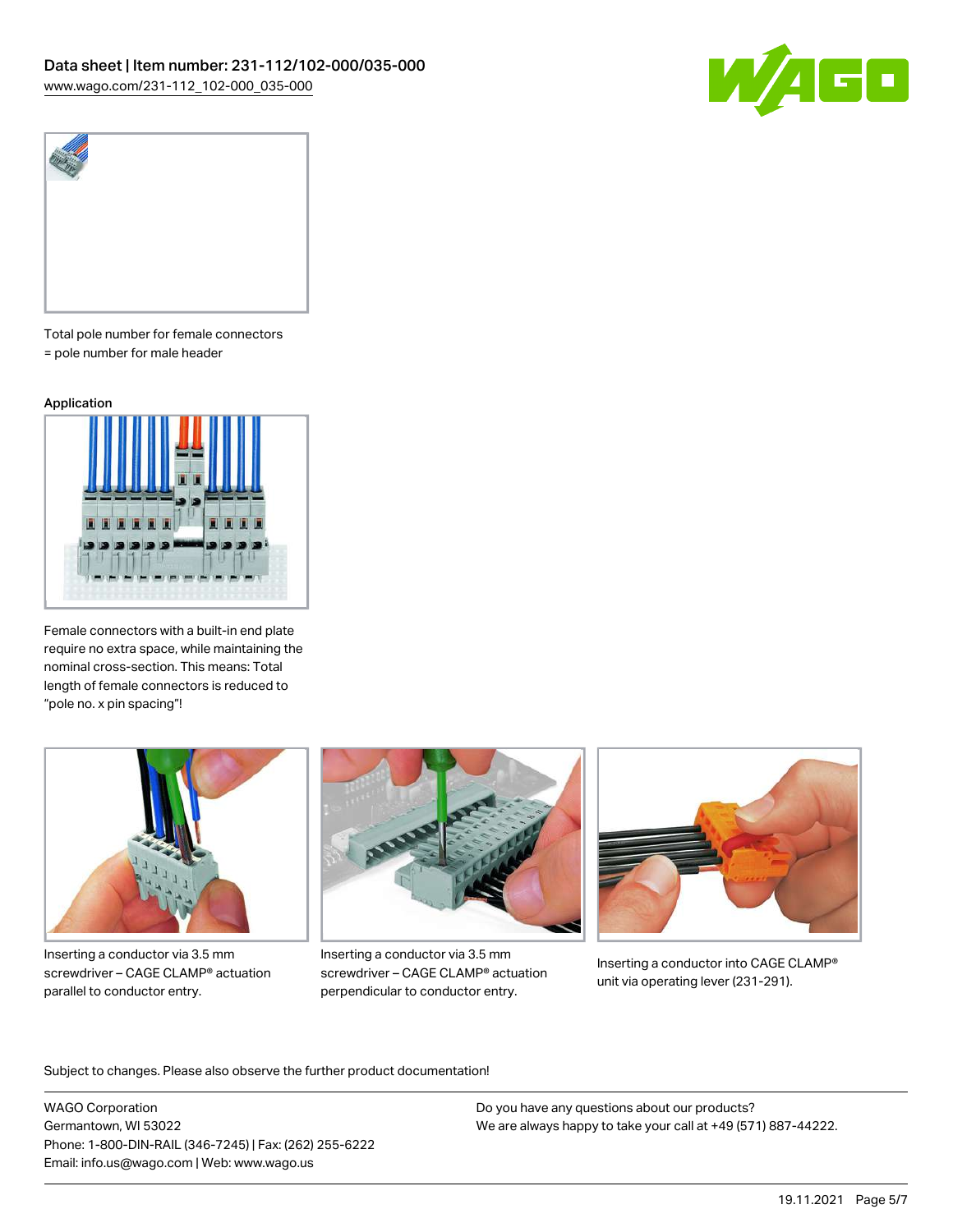



Inserting a conductor via operating tool.



Coding a female connector by removing coding finger(s).



Testing – female connector with CAGE CLAMP®

Integrated test ports for testing perpendicular to conductor entry via 2 or 2.3 mm Ø test plug

#### Installation

Subject to changes. Please also observe the further product documentation!

WAGO Corporation Germantown, WI 53022 Phone: 1-800-DIN-RAIL (346-7245) | Fax: (262) 255-6222 Email: info.us@wago.com | Web: www.wago.us